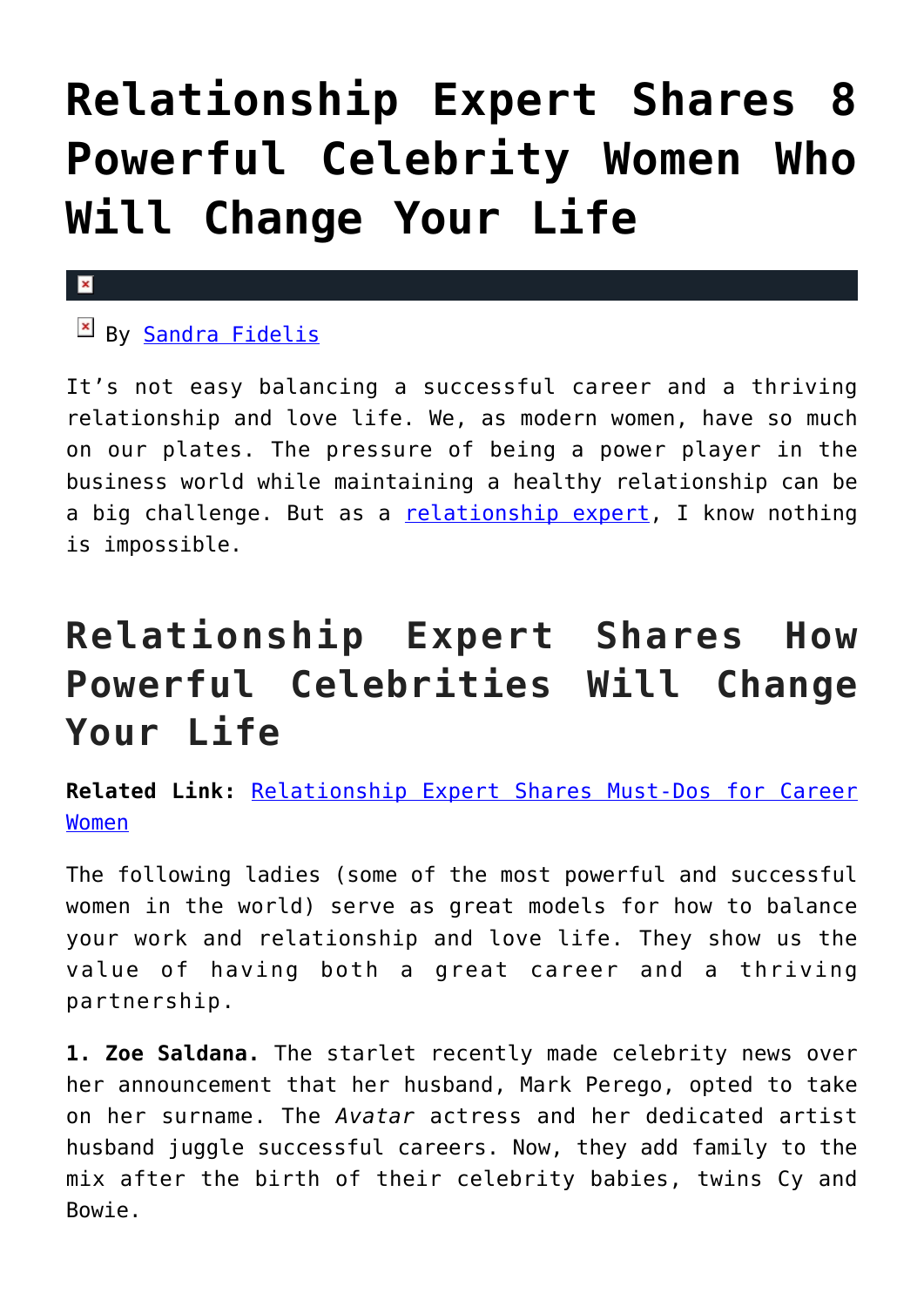**2. Pink.** The singer began dating her motocross racer husband Carey Hart in 2001. After briefly separating in 2003, they announced their celebrity engagement in 2005 and married in 2006. The famous couple separated again in 2008, but reconciled in 2010. They welcomed daughter Willow soon after. Pink travels the world balancing family, her music career and Carey's motocross team.

**3. Ellen DeGeneres.** She's Hollywood's darling and along with wife Portia DeRossi an advocate for the LGBT community. The celebrity couple is going strong and Ellen credits Portia with being someone who truly gets her, supports her and wants the best for her. As a relationship expert, I know that's what we all want in a partner.

**4. Jennifer Aniston.** Jennifer is like a fashionable, cool older sister. We've watched her go through a painful celebrity divorce and date Hollywood's most eligible bachelors. After finally settling down with fiancé Justin Theroux, Jennifer continues to be a power player in Hollywood. Her star has only continued to rise. Her range has expanded from a leading lady in romantic comedies to taking on more complex roles such as in her recent film *Cake*.

**Related Link:** [Expert Love Advice: What to Do If Your Job](http://cupidspulse.com/88522/expert-love-advice-sandra-fidelis-your-job-intimidates-your-partner/) [Intimidates Your Partner](http://cupidspulse.com/88522/expert-love-advice-sandra-fidelis-your-job-intimidates-your-partner/)

**5. Giselle Bundchen.** Recently Giselle hung up her stilettos and announced that although she'll keep working in the modeling world, she won't be modeling for pay. Her hubby Tom Brady posted a sweet message about her accomplishments and what an inspiration she is to him. Aww!

**6. Angelina Jolie Pitt.** Mrs. Jolie Pitt credits her hubby Brad Pitt with being her rock. He supported her through her recent health issues as well as her work behind the camera. The Hollywood couple raises six children together and makes managing two high-profile careers look easy.